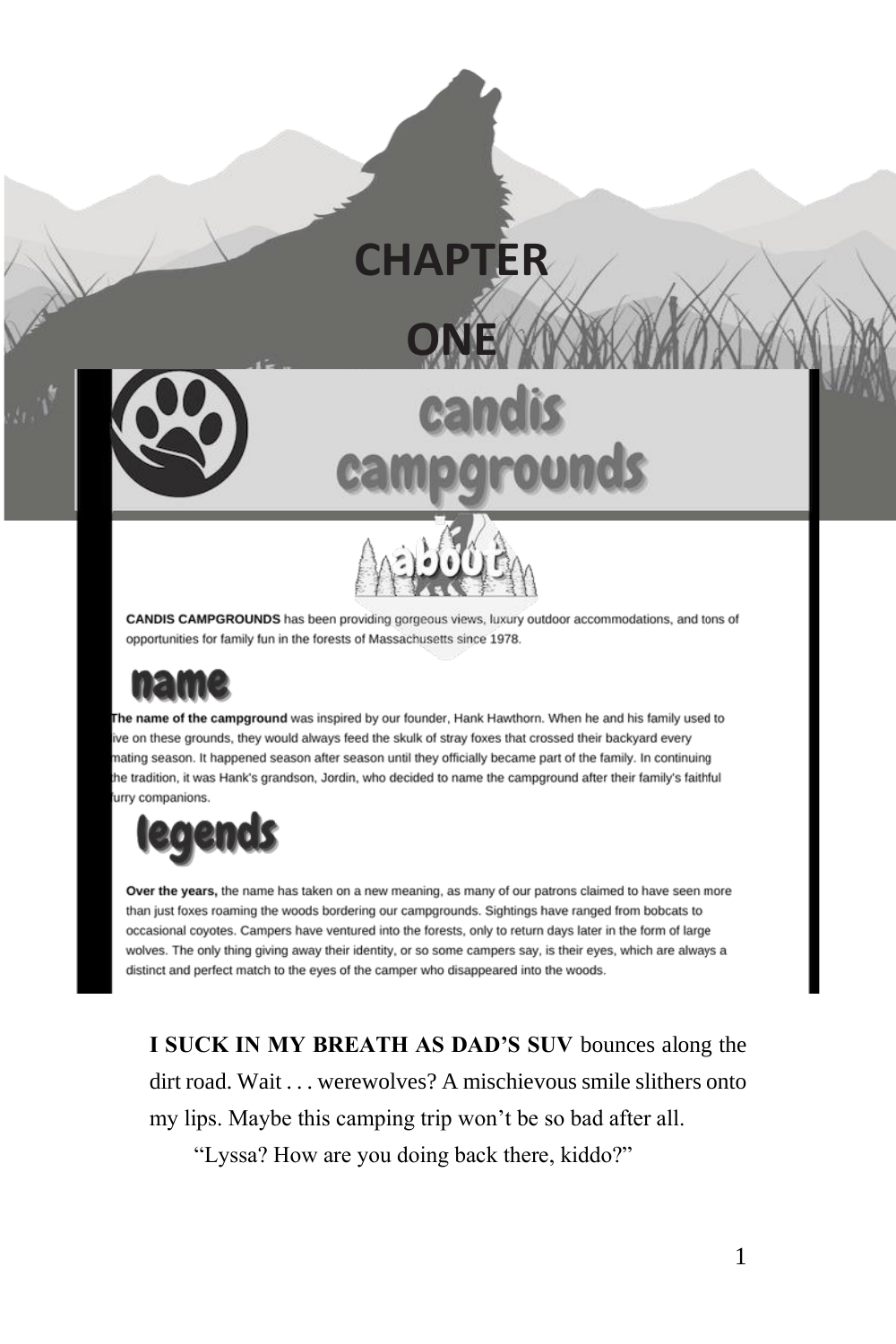*Huh?* My head snaps up and I almost jump out of my seat but look up at Frankie, who's turned halfway around from her spot in the passenger seat next to my dad.

Flushing, I click the power button on the top of my phone until the screen goes dark. "Oh, um, fine." I do my best to plaster on a sincere smile as I flip my phone over in my lap and meet her hazel eyes.

It's not that I don't like Frankie. I do, a lot. She and my dad met at the beginning of the month after he attended one of her psychic readings. She's become a regular guest around his house, even when I go over there for the weekend. She's funny and adventurous and always has new ideas for crazy games when I get bored. Not to mention her cooking—she makes the best Arizona Mexican food I've ever tasted. Which makes sense, I guess, since that's where she grew up.

But when my dad first introduced the idea of this camping trip, he said he wanted it to be "family time." He had tried to convince my mom and Addie to go, but neither she nor her girlfriend are too big on the outdoors. The only exception Mom ever made was over the summers when she was a little girl. It was her dad's favorite activity. I haven't met Grandpa Marty yet. He and Mom don't talk as much anymore since Grandma Beth died, before I was born. But when I asked about him after Dad brought up the idea of camping, Mom agreed to give him a call. Maybe this year, I'll finally get to see him in person instead of merely hearing stories about him.

After some pestering, Mom explained she would be happy to take me camping, but she wanted to go with just the two of us, the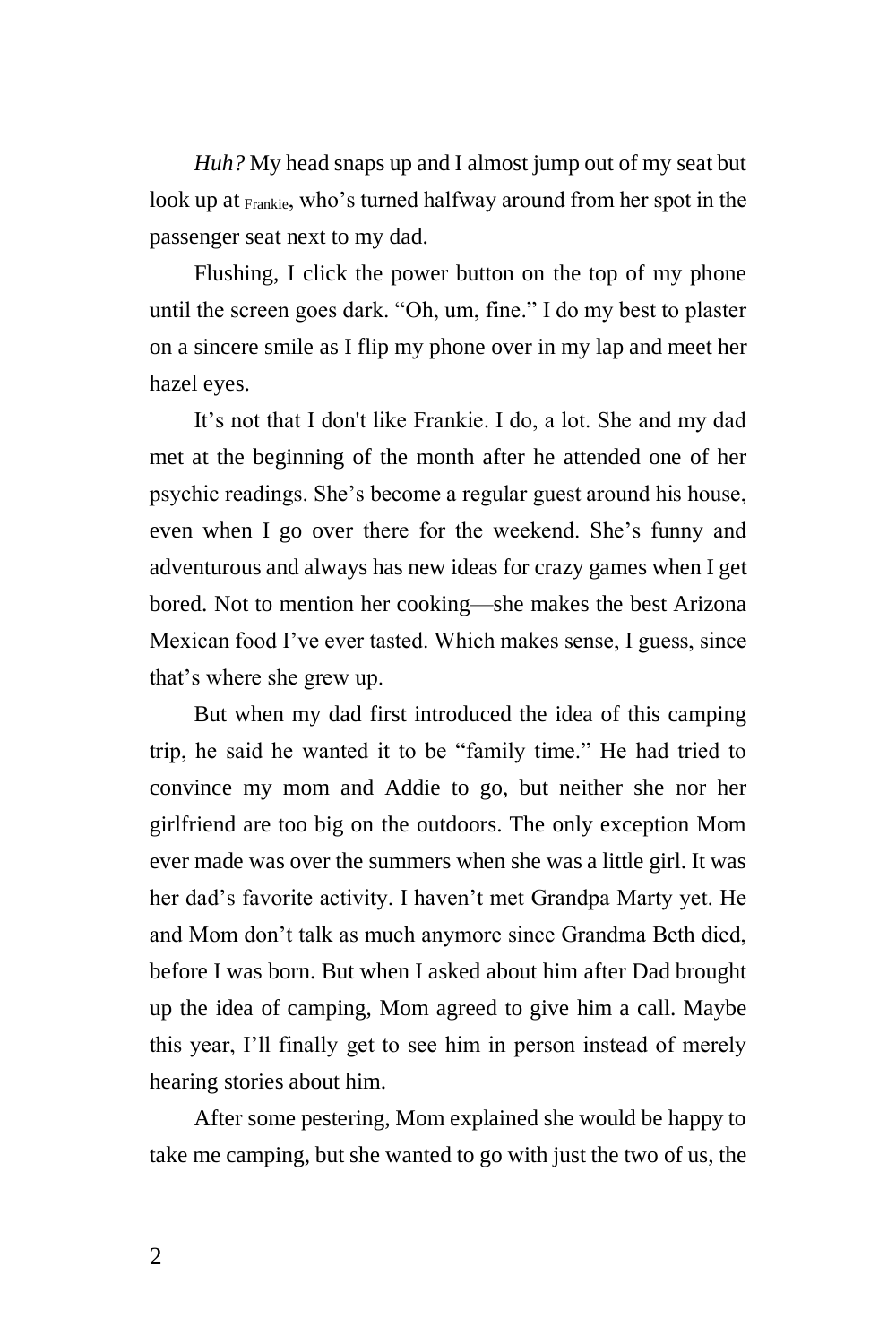way she used to do with Grandpa Marty. I tried my best to understand, but even as we got in the car this morning, I was still disappointed she wasn't coming with us.

Instead, my dad asked if I'd be okay with him inviting Frankie. I said yes right away. I could see how important it was to him and I thought I would be okay with her joining us. Like I said, she's a lot of fun. I love spending time with her when I'm over at Dad's house.

But as I climbed in the car when they picked me up after school, I couldn't help the funny feeling in my stomach. Kind of like butterflies, except I wasn't nervous. Why did he want to bring a "friend" on a family camping trip?

"Good." Frankie's reply pulls me back to the present. She smiles and brushes her crop of curly hair away from her sun-kissed cheeks. "Are you enjoying your new book?"

A tiny pang of guilt stabs me as my eyes dart over to the brand new, glossy copy of *The Adventures of Sherlock Holmes,* which Frankie had given me a few hours ago. "Oh, um . . ." I trail off and bite my lip, glancing out the window through the endless groves of trees. Not wanting to be rude, I clear my throat and brush a piece of auburn hair behind my ear. "I thought I would save it for the campfire tonight. You know, if we run out of ghost stories."

The truth is, I can't read in the car, not physical books at least. They make me carsick. But I don't want her to think I don't like the gift. The fact that she remembered how much I love mysteries is pretty cool. It didn't make the bees waging a war on my insides go away, though.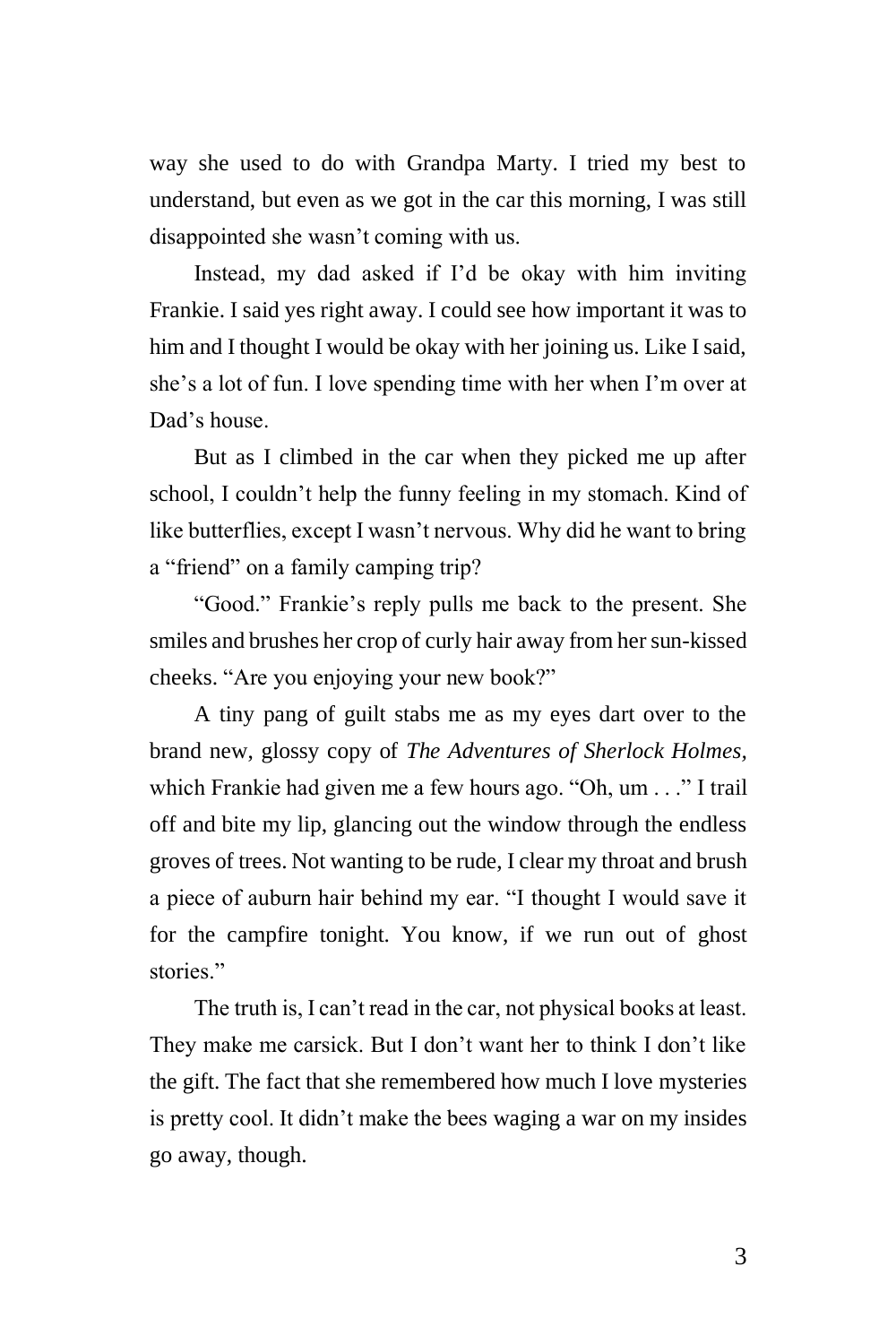Frankie nods and gives me a wink. "That's a great idea."

Nodding, I look back down at my phone, clicking the button so the screen flickers to life.

"What are you gabbing about?" he asks, glancing between us.

Frankie laughs. "Oh, nothing. Lyssa said she wants to read to us tonight." She reaches over to squeeze his hand and he smiles.

My stomach churns again and a copper taste coats my tongue, but I shake it off. Dad and Frankie lapse into easy conversation and I keep scrolling on the campground website, stopping when I reach the paragraph I was reading earlier about werewolves before Frankie had interrupted me.

*Maybe this will be an adventure after all.* A tiny smile curls up my lips as I scroll to the end of the page before closing the browser and pressing my forehead against the window again. Nothing but trees, trees, and more trees. Well, with a few hills in between.

We've been winding our way through the rural areas of Boston since 4 p.m. It's now almost 6 p.m. Dad had promised me that camping would be worth it. An hour into the drive, I doubt that. But if there's a chance we might make a supernatural discovery while we're here, he might be right after all. Not that I believe in that stuff, though. Frankie might be a medium, but just because she can talk to spirits doesn't mean everything else witches, warlocks, werewolves— are real. Even though it would be awesome if they were. Come to think of it, though, if anyone would know . . .

"Hey, Frankie?" I ask, sitting forward in my seat and pulling

4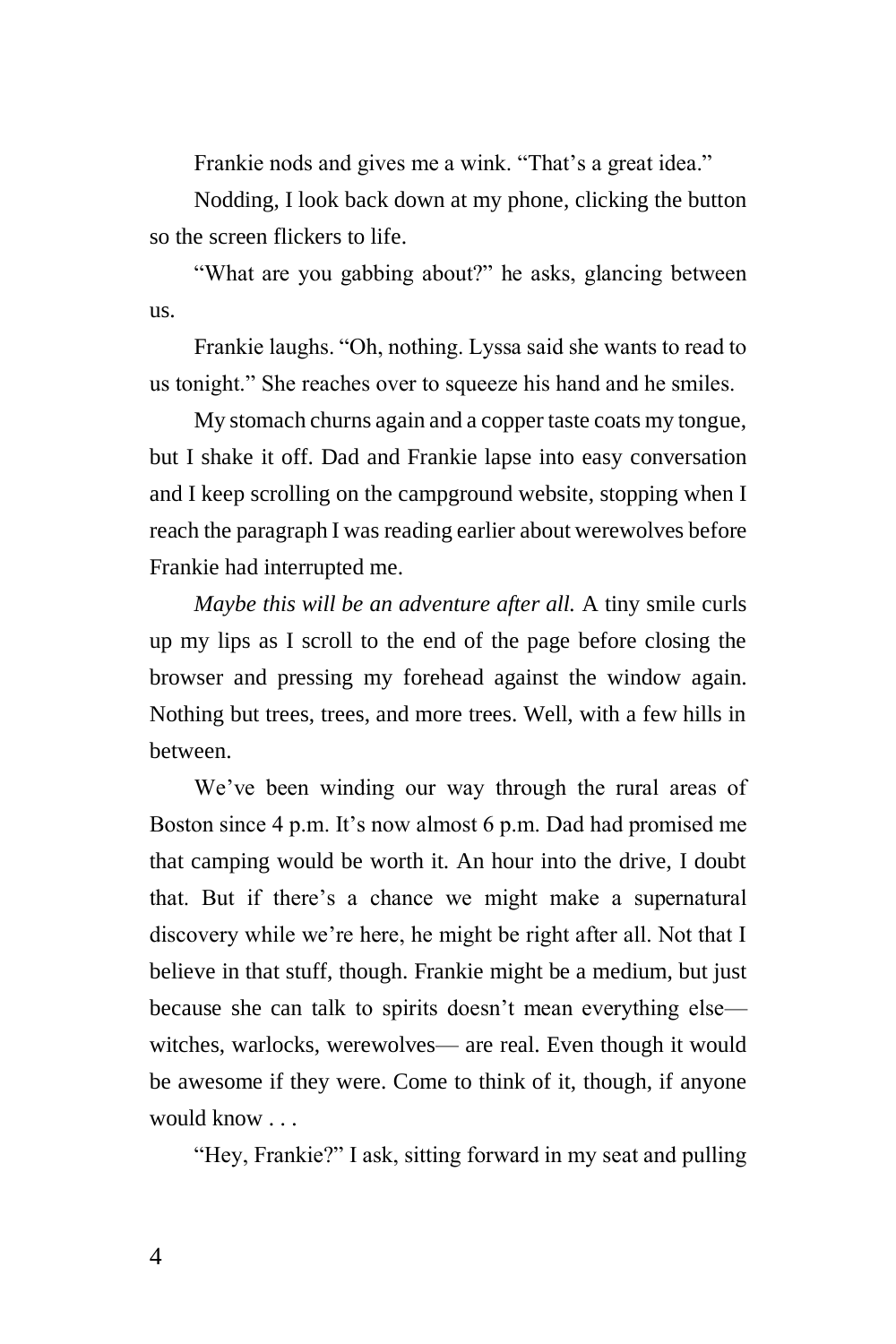up the website browser again.

"Hmm?" She swivels to face me, and I gather the fabric of my hiking pants in the palm of my hand.

"Do you, um . . . do you believe in werewolves?" I hate the way my voice shakes, and my cheeks heat up as I search her face the minute the last syllable tumbles out of my mouth. My mom and Addie have never been big fans of my fascination with the supernatural. They never discourage it, but they never play along either. Not like Dad. If Frankie believes in ghosts enough to make a job out of talking to them, then does she believe in other things too?

Laugh lines dance around her eyes, and I kick the underside of my seat. Of course not. Ducking my head, I ready myself for the lecture on fantasy vs reality that Mom so often tries to give me whenever I bring the topic up with her. Usually, Dad always comes to my defense if he's around. Will he now, if his "friend" tells me the same thing?

I peek up at him, but his eyes remain on the road and the only sign of amusement is the slight twitch of his lips.

"You know, Lyssa," Frankie muses, and my features scrunch at the note of curiosity in her words. Not what I expected. "I'm not sure."

"Oh . . ." I trail off and shrug. The small glimmer of hope that her tone ignited in my chest snuffs out like an overused match. "Okay."

"But, hey." She reaches back to squeeze my knee. "I guess you never know, right? Just because I haven't seen one does it mean they don't exist. My job should be proof enough of that."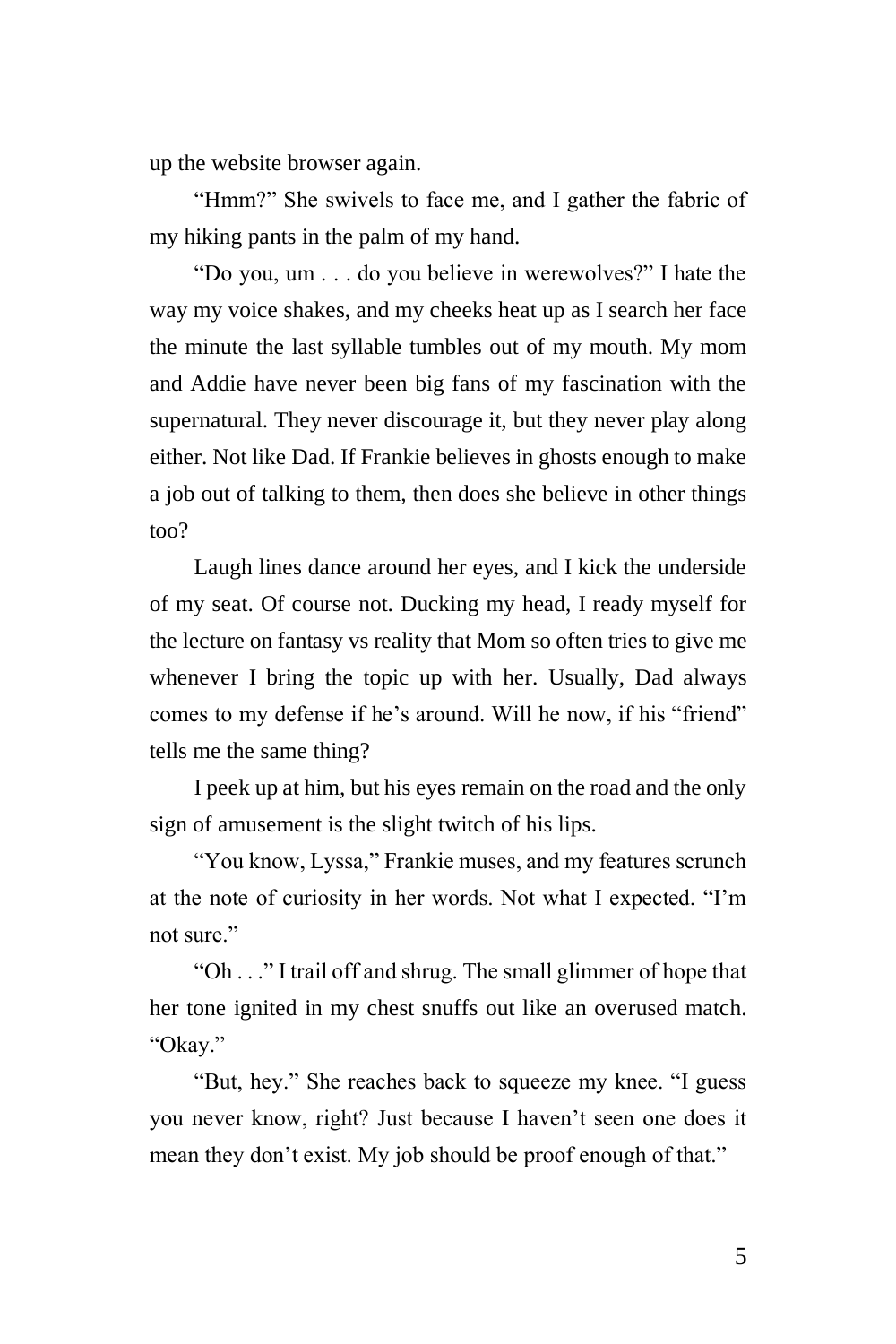"Really?!" It comes out more exuberant than I mean it to. Frankie laughs and I blush.

"Why not? When you're in a field like mine, anything's possible."

My grin widens and I sneak a glance at my dad, who winks as if to say, *See? I told you she was cool.*

I muffle my giggle behind my palm, but by the way Frankie reaches over to squeeze his hand, she probably caught it, anyway. Of course, I already knew she was cool, but this just confirmed it.

"I guess that's true," I say, turning my phone to show her the screen.

"Of course it is." Frankie returns my smile, keeping her gaze on me over my device. "Why do you ask?"

I shove my phone a little closer and she finally takes the hint and takes it. "The campground website says people have spotted them there."

"You never know what you might find in a place like this. I hear tonight is supposed to be a full moon." Her mischievous grin catches me off guard.

My eyes widen and my lips part.

Dad chuckles. "Seems like you two are determined to get into trouble tonight."

Frankie whacks his arm. "Aww, come on, Grayson. What's a camping trip without a little adventure?"

I grin. *Truer words have never been spoken.*

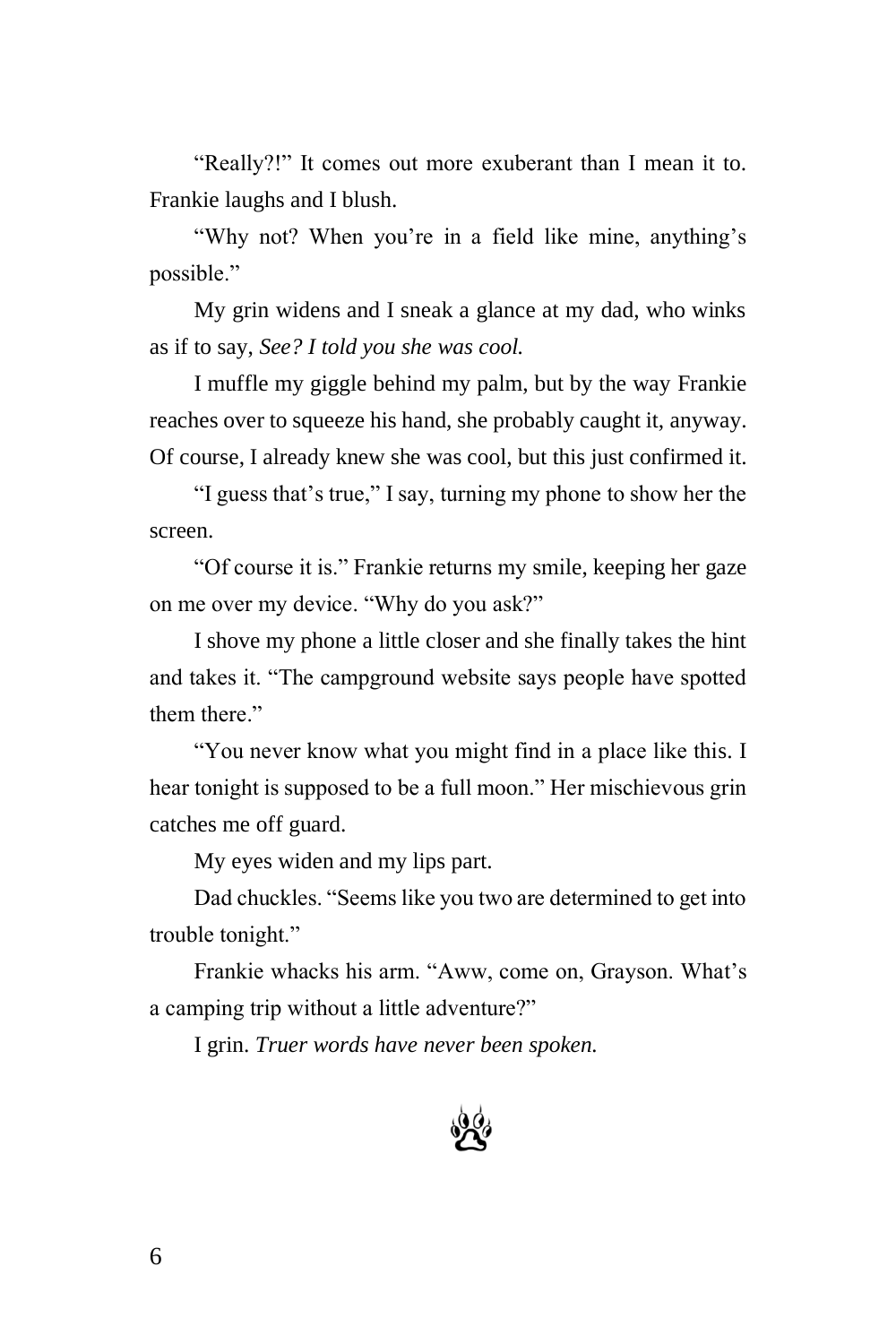Half an hour later, we're *still* going in circles. The landscape looks the same, and I'm convinced we're hopelessly lost.

"Dad," I moan, blowing out a puff of air and resting my cheek in my hand while propping my elbow up on the windowsill. "Are we there yet?"

He smirks. "I was wondering when you would ask that."

Frankie clicks her tongue and shakes her head. "You gotta admit, knowing Lyssa, you should have seen that one coming."

*First, they hold hands, now they're making jokes?* My features scrunch. Yep, dating. I may be eleven, but I'm not dumb.

Finally, though, we swerve away from the gravel road and onto a skinny dirt path. As we pass under the wood-carved archway leading to the campground, a piece of paper fluttering in the wind catches my eye.

"Hey, Dad?" I ask, pointing out the window. "What's that?"



Dad frowns and slows to read the text. "It looks like a missing-person poster, honey." He squints to read the name above the photo: a boy a few years younger than me, with an unruly crop of dirty blond hair and striking, orange-gold eyes, wearing a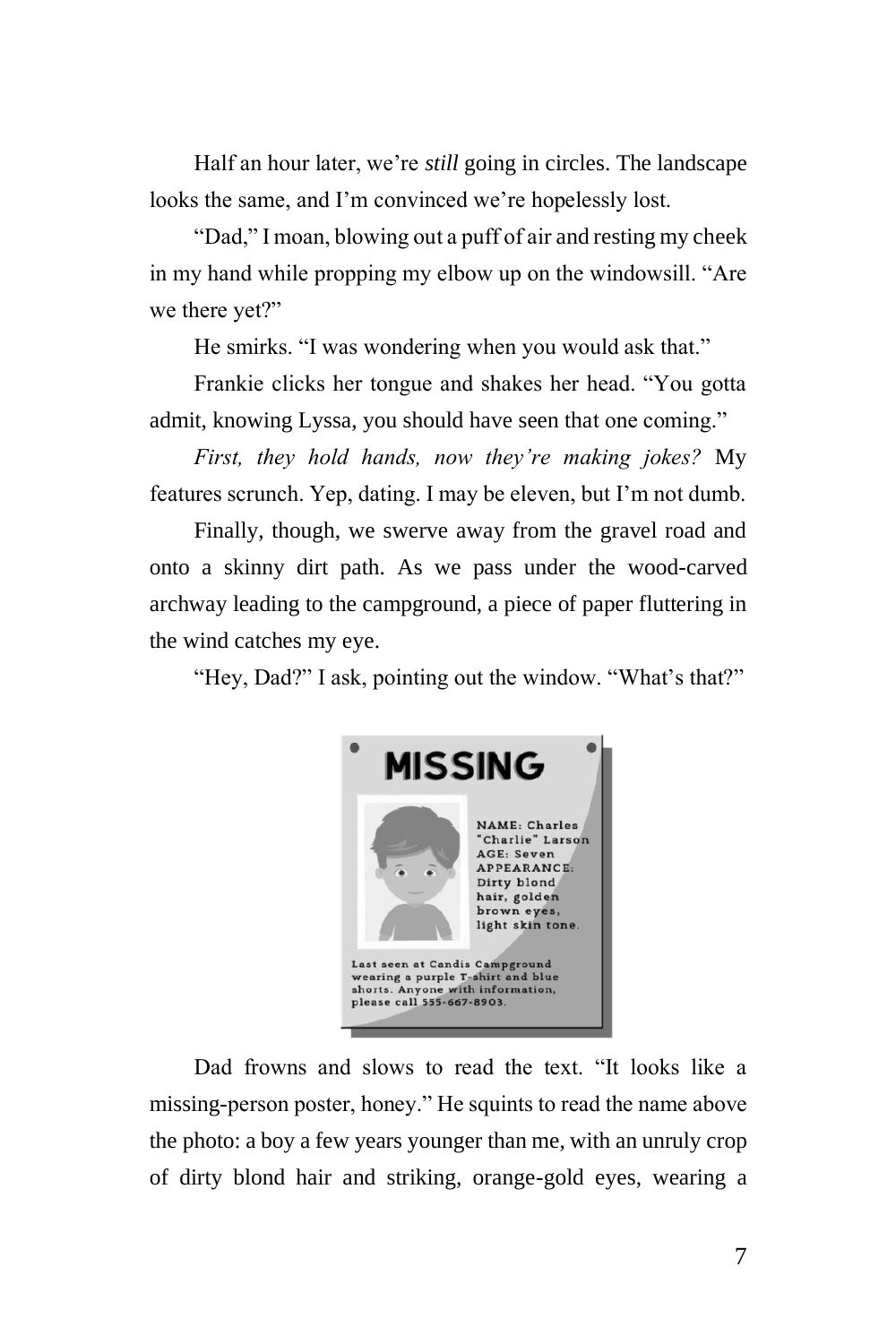purple T-shirt. "Charlie Larson," Dad reads. "Looks like he got lost somewhere in the woods around the campsite."

My heart jumps into my throat and I shudder. I'm not the biggest outdoor person anyway, so I can't imagine what I'd do if I were out here on my own. "That's awful!"

Frankie nods and hums. "It sure is."

"I hope he's alright," I whisper as a lump rises in my throat.

"Me too." Dad speeds up again but makes eye contact with me in the rearview mirror. "When we check-in, we can talk to the park rangers and see if they found anything, okay? He's only seven; he couldn't have gotten very far."

*Only seven?* My throat dries up and shivers zip along my spine. "Oo-kay," I stutter out. "And, maybe, while we're here, we can find something that might help them with their search."

Frankie smiles. "We'll certainly try our best, kiddo."

Dad nods. "Absolutely. It's like Frankie said, anything can happen. For all we know, he's already been found, and that poster is weeks old.

I give him a skeptical side-eye. That paper doesn't look weathered. Still, I hope he's right. I really, really do.

## End of Sample